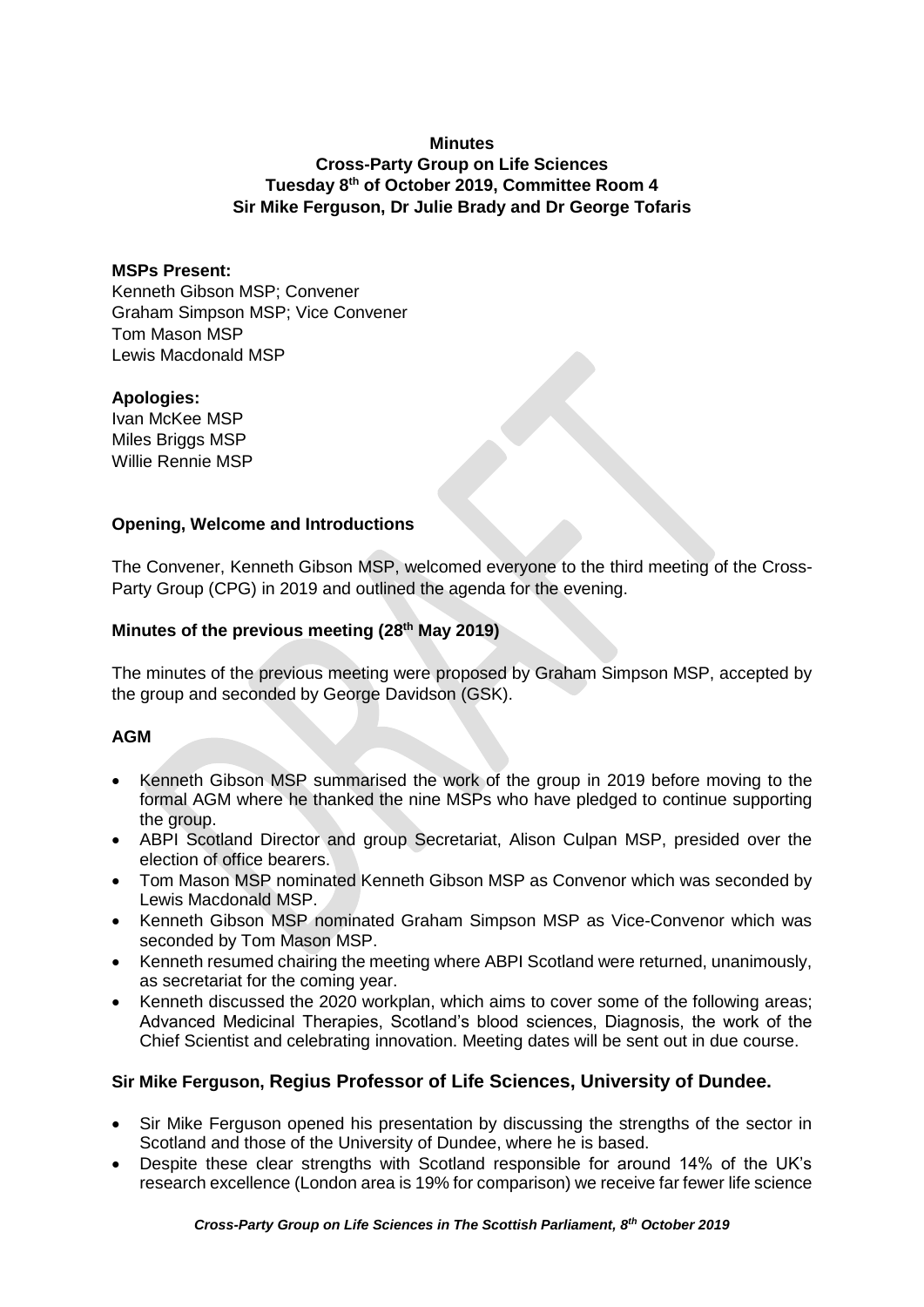investments compared to the South-East. Sir Mike explained the current model, where scientific research scopes out opportunities before the private sector provides capital and risk sharing to take ideas to the next stage.

- Scotland is not as adept at commercialisation and job creation, and Sir Mike believes it is the job of universities and those involved in the sector to put this right.
- Sir Mike explained that there are a number of reasons why Scotland is not creating as many high growth spin-out companies as it should.
	- o The first issue identified is the "investment-gap", where good ideas fail to receive funding to take them beyond innovation and into an investible asset. This is in part due to our geographic dislocation from major VC markets. Sir Mike estimated that there around 20 "good ideas" which fail to receive the funding to undertake the "killer experiments" and/or market research needed to provide further evidence to attract investment.
	- $\circ$  Secondly, the surrounding infrastructure to root a university spin-out in a community has previously been or is, depending on the location, insufficient to support high-growth companies.
	- o Thirdly, international and London-based investors tend to require more in terms of proof-of-concept from potential spinouts outside of Cambridge/Oxford/London prior to investment.
- After identifying the challenges, Sir Mike presented a number of solutions.
- Firstly, a Scotland-specific "pre-seed" fund could help provide initial funding gap to support ideas into the "killer experiment" and/or market research stage where they would either attract more funding or cease operating. He has applied to Innovate UK via "Strength in Places wave 2" for such a Scotland-wide fund, but it could be more than 2 years before a response is received. He believes the Scottish Government and our enterprise agencies have a role to play in creating such a fund.
- Secondly, there needs to be a drive to root innovation sites closer to the location of initial IP discovery. Amphista Therapeutics (which recently exited Dundee where it was created) is an example of a why it is important to locate vital infrastructure close to where a company is born.
- Thirdly, smaller start-ups require additional business support to navigate red-tape barriers.
- The rewards are significant, and Sir Mike detailed a Scottish spin-out that has gone on to achieve "unicorn" status (Exscientia) and others in high-growth phase.

# *Key points from the Q and A with Sir Michael Ferguson*

- Sir Michael explained that the fund, as currently envisaged, will sit under the Scottish Committee on UKRI and would have representation from universities, Scottish angel and VC investors and other interested parties.
- − He also explained that whilst other funds exist, like the Medical Research Council's DPFS, there is nothing that currently offers funding at an embryonic stage without advanced evidence.
- − When asked why the public purse should take on this initial risk, Sir Michael explained that the fund would create around 10 high-growth companies (30-100 employees) with a GVA payback of around £40m per year.
- − Sir Michael explained that Scottish Enterprise will not fund directly into universities and the Scottish National Investment Bank will only invest with a VC partner who has undertaken thorough due diligence.
- − The Convenor, asked if there was a role for the CPG to play as he believes this is something that the Minister for Trade and Investment would be interested in.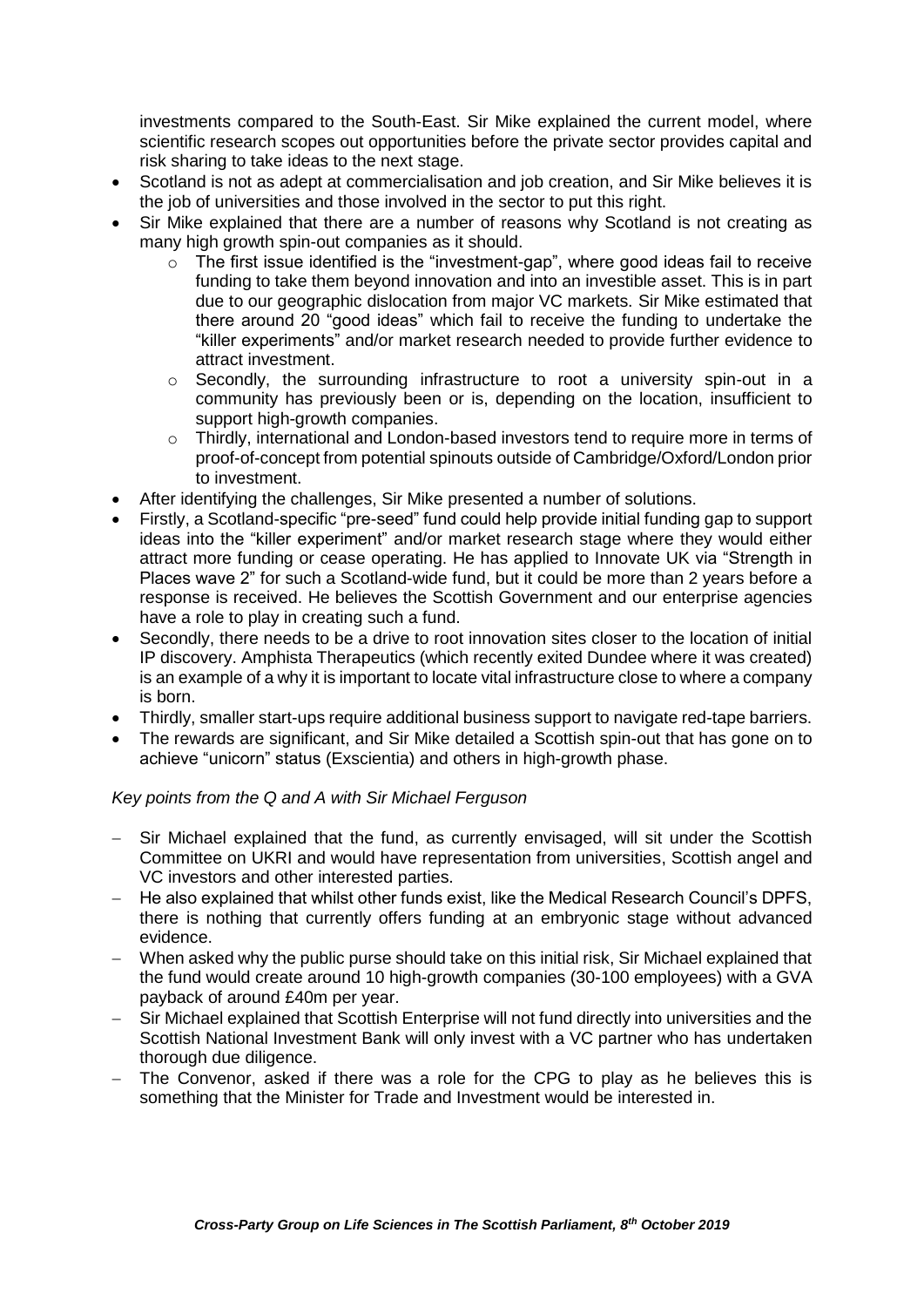## **Dr Julie Brady, Drug Discovery Unit, and Dr George Tofaris, University of Oxford**

- Dr Julie Brady explained that the University of Dundee's Drug Discovery Unit was established in 2006, and now employees over 110 people.
- The unit was created to model a biotech company within a university.
- The initial remit of the centre was to conduct research in areas not traditionally deemed investible for large pharmaceutical companies, including work on tropical diseases. They now have drugs in phase 2 trials in malaria and work on TB through support from the Bill and Melinda Gates Foundation.
- In 2009 they expanded to begin translating drug targets across indications, including cancer and neurodegenerative diseases.
- There have been a number of successful spinouts including IOmet which was sold to Merck for around 400m dollars.
- The profile of funding for the DDU has changed since it started, with pharmaceutical companies now providing 20% of capital, but the Wellcome Trust is still the largest single funder.
- There is now a significant level of activity into the treatment of Parkinson's disease and Dr Brady handed the presentation to Dr Tofaris to explain his research at Oxford and Dundee.
- Dr Tofaris explained the challenge of treating and diagnosing Parkinson's disease with the current therapy having been developed around 60 years ago.
- Parkinson's is the UK's second most common neurological disease and every hour a new patient is diagnosed, underlining the extent of the problem.
- It was explained that Parkinson's is a multi-system disease which presents around 15 years before the physical symptoms appear.
- Finding a drug to slow the onset of this condition is therefore very important.
- Dr Tofaris explained how their molecule works by accelerating the clearance of toxic proteins that build up in the area of the brain associated with movement.
- The promise of this treatment has resulted in a 3-year partnership with Bukwang Pharm in South Korea to deliver efficacy in human neuronal cell based and animal models of the disease.
- This funding will support up to 12 jobs in Dundee and 2 in Oxford. Bukwang will complete clinical development and regulatory approval before launching any new drug with Dundee and Oxford receiving license-based returns.

### *Key points from the Q and A with Dr Julie Brady and Dr George Tofaris*

- Dr Tofaris was asked why he chose to collaborate with the DDU, and he explained it was in part due to their reputation, and the ability to collaborate with colleagues who have research excellence in this area.
- − When asked how early treatment will work given the broadness of initial symptoms it was explained that future therapies will act on genetic markers. It is expected that in the near future everyone will have their genome fully sequenced and it was stressed that the developers of precision medicine have to think in parallel not in linear time.
- − Julie Brady explained why Bukwang was chosen as a partner and discussed her work in attracting investment to Dundee from around the world.

# **7. Closing Remarks**

The Convener thanked the contributors for their presentation and reminded members to submit suggestions for upcoming meetings in 2020. He also confirmed that the date and timing of the next meeting will be sent to members in due course.